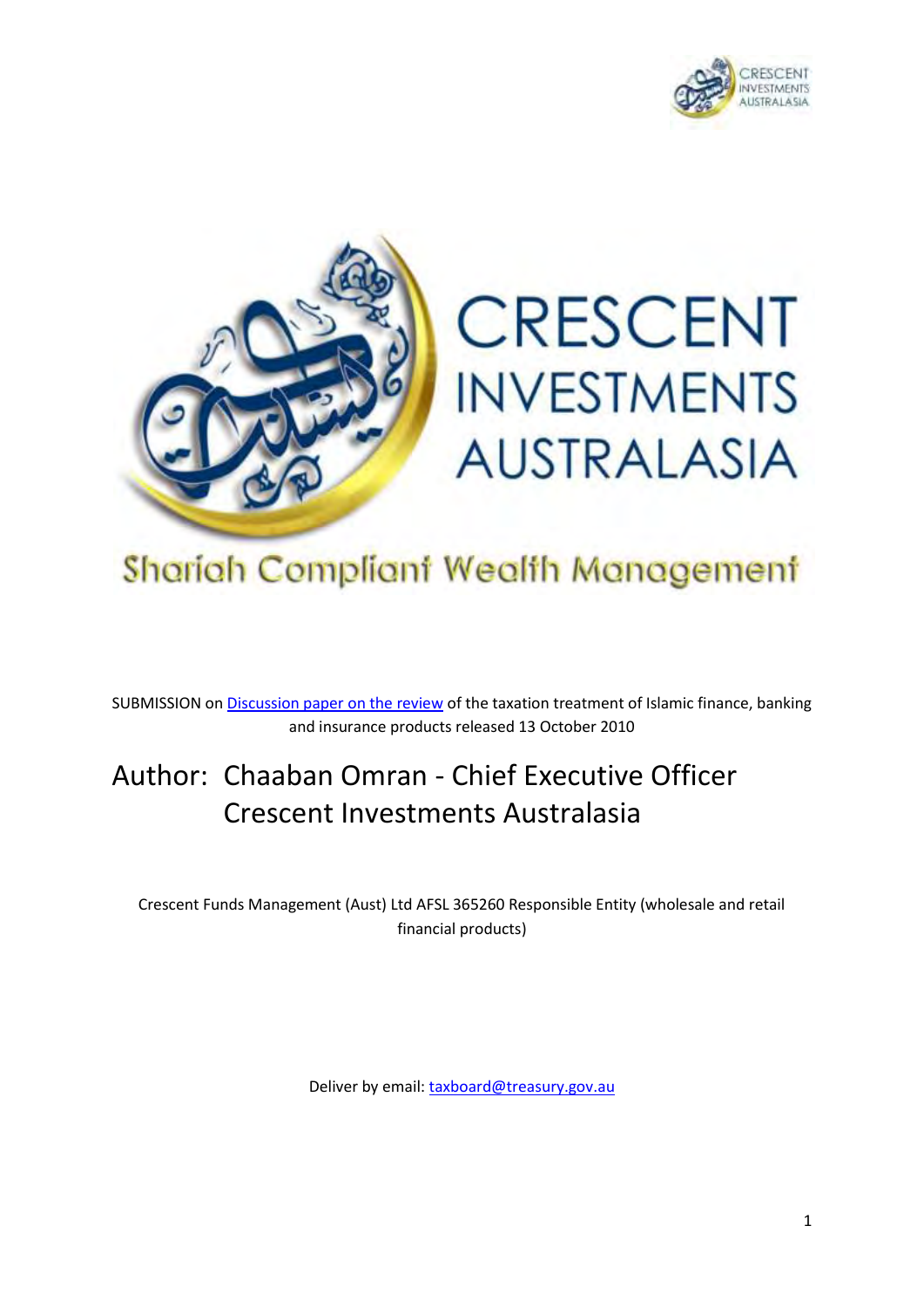

# **Table of Contents**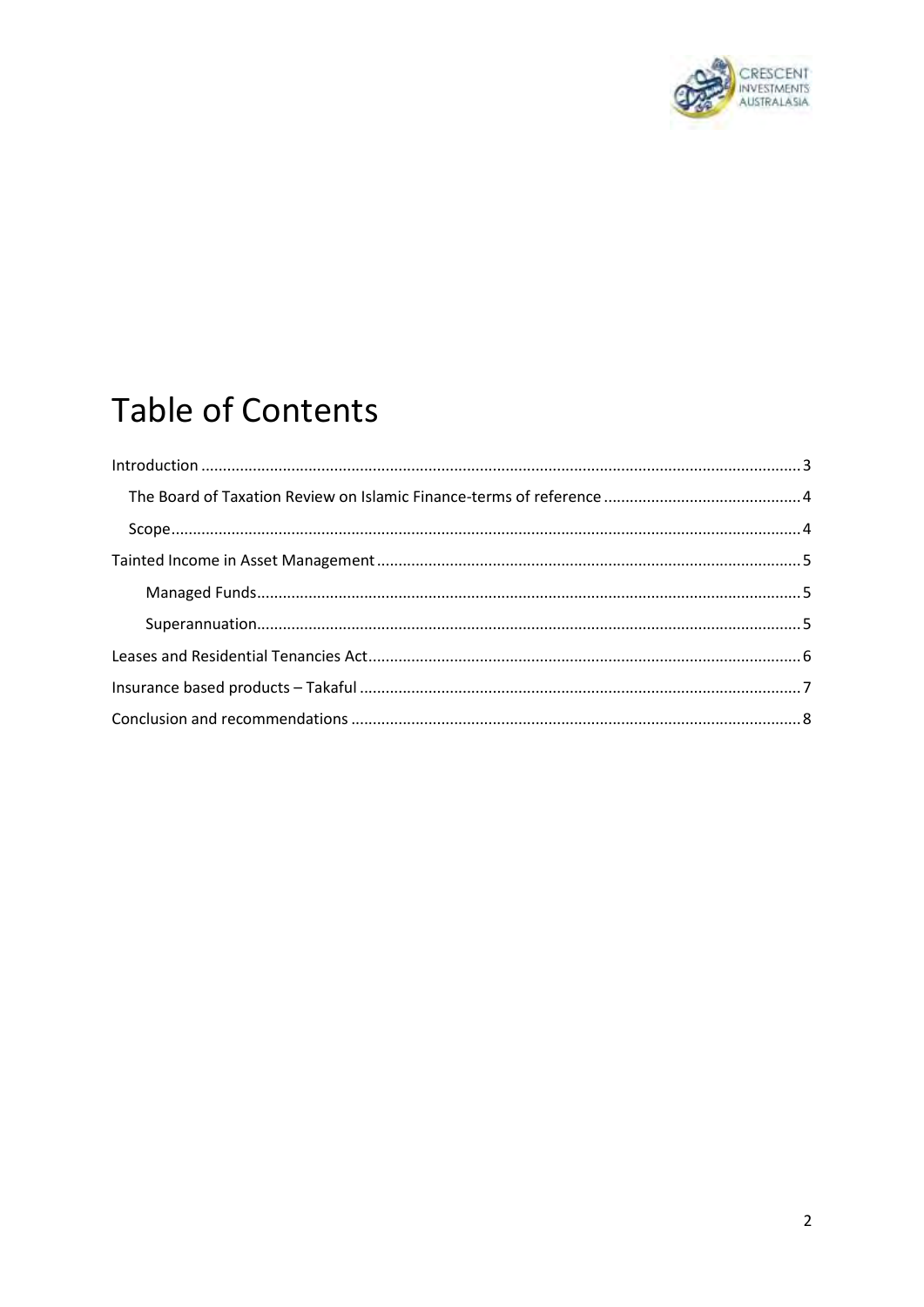

### <span id="page-2-0"></span>**Introduction**

**.** 

The Islamic Finance industry in Australia has been around since February 1989 with the establishment of a community based co-operative called Muslim Community Co-operative Australia Ltd. I served as board directors from January 2007 to October 2010 and Managing Director from May 2008 to February 2010 having steered it through the turbulent GFC.

Within this time, MCCA has pioneered and established the market for Islamic Finance – lawyers have been educated and former staff of MCCA have established their own business initiatives with this innovative industry.

In my capacity as Managing Director, I submitted a paper to the Johnson Committee in person to the then Minister for Superannuation and Financial Services, Hon Chris Bowen in person on the barriers to Islamic Finance in Australia.

In February 2010, an opportunity arose to focus on the asset side of the IB&F, and Crescent Investments Australasia was established to offer wealth management products. Led by 4 high profile community leaders based in Sydney, the value proposition is largely aimed at the funds management and Superannuation within the Australian Muslim community at first, then to the wider Australian population in the second stages of its rollout. In June 2010 the responsible entity, a subsidiary of Crescent Investments Australasia, called Crescent Funds Management (Aust) Ltd, an unlisted public company embarked on developing Australia's first registered Shariah Compliant Australian Equity Fund Scheme – and using our appointed taxation adviser and auditor, Ernest & Young, we came across a number of challenges and the treatment of tainted income upon distribution of income was one of them. This will be addressed in this submission.

Crescent, myself in particular, have expertise in Islamic Banking and Finance, having presented in the Middle-East and GCC, toured with the Assistant Treasurer, Hon Senator Sherry, and the South-East Asian region and we have been advocates for Australia as an emerging market for IB&F. It gave me great pleasure to hear Hon Nick Sherry announce during the tour that he had directed a review of Islamic Finance to the Board of Taxation. In Australia i have lectured and presented on IBF as well as the Islamic Economic System<sup>1</sup> and how we can learn from such a system to benefit our own economy.

The board of Crescent, all community leaders, are committed to investing in this industry and are committed to its success.

We have attended the board's consultation meeting at the Grace Hotel on 11<sup>th</sup> November 2010 and we were proud that we could contribute solutions to issues raised on the day. In this paper we will provide a submission to the Board of Taxation Review on Islamic Finance released on 13<sup>th</sup> October 2010.

Further we have continued to raise the awareness of this BoT review in our travels around the world as we raise Australia's profile in this untapped gold mine for Australia's economy.

 $1$  Melbourne University – Graduate Management Certificate – Islamic Finance Module. University of western Sydney – Parramatta Campus. Islamic Awareness week.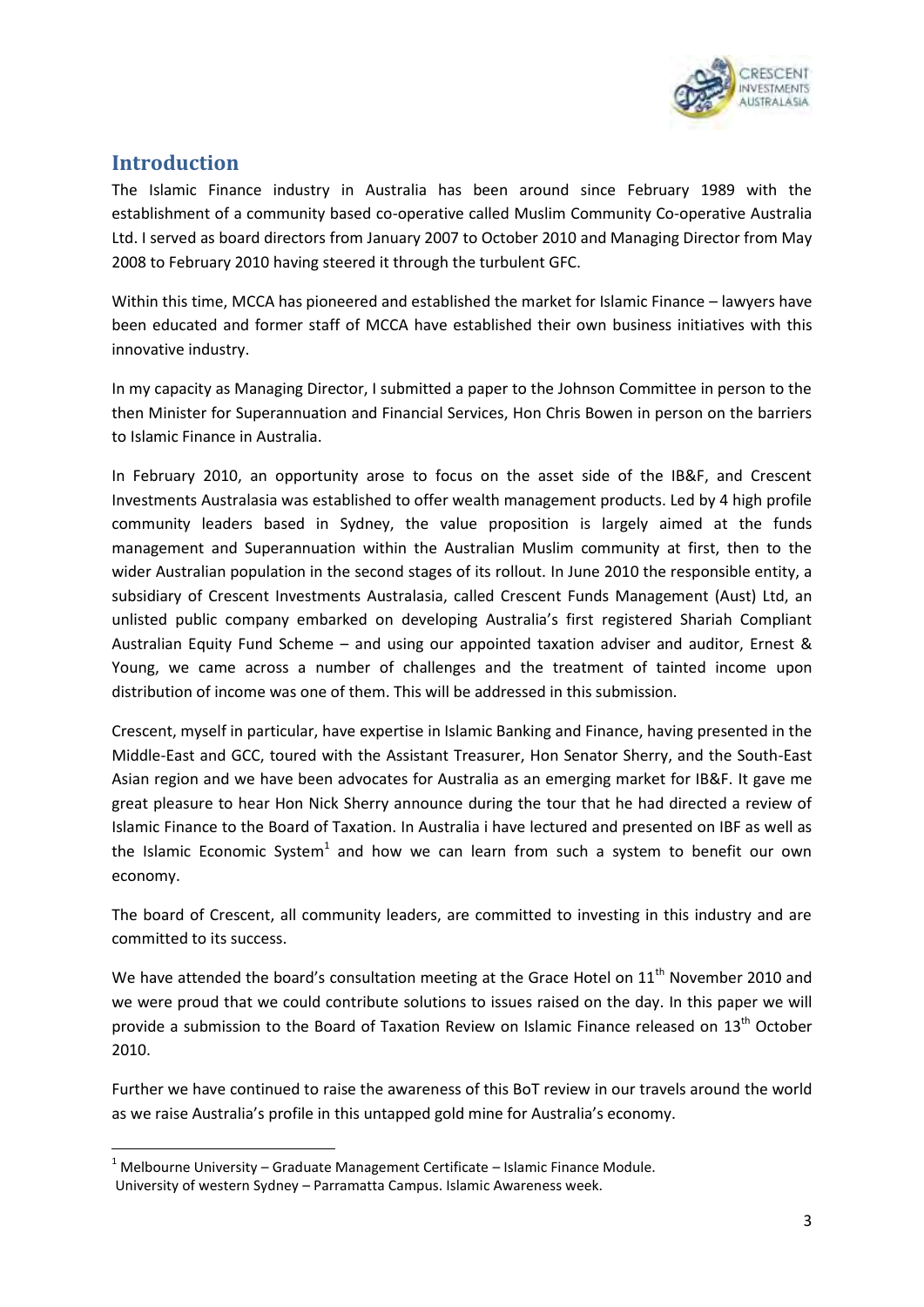

#### <span id="page-3-0"></span>**The Board of Taxation Review on Islamic Finance-terms of reference**

Our submission will be made in conjunction with the terms of reference released on 12 May 2010 to the Board of Taxation. Specifically, the Board is asked to:

• identify impediments in current Australian tax laws (at the Commonwealth, State and Territory level) to the development and provision of Islamic finance products in Australia;

• examine the tax policy response to the development of Islamic finance products in other jurisdictions (including the United Kingdom, France, South Korea and relevant Asian jurisdictions); and

• make recommendations (for Commonwealth tax laws) and findings (for State and Territory tax laws) that will ensure, wherever possible, that Islamic finance products have parity of tax treatment with conventional finance products.

We make the point that the Expert Panel contains legal practitioners who have no experience in either Taxation or Islamic Finance and, apart from Mr John Master's more expert's should have been added from the United Kingdom as a way of integrating their experience as we move into the this critical phase.

#### <span id="page-3-1"></span>**Scope**

We accept that in the past 20 years, Islamic Finance based contracts have largely been sold under the Uniform Consumer Credit legislation and now under the new Credit Code legislation. Whilst this has not been ideal, it is the best the Australian Muslim community can do to fulfil their spiritual requirements. This compromise has not been without it's challenges – MCCA has taken on the liability when underwriters have rejected mortgage default cases and industry loathes the idea that such a contract is taken to the courts for disputes given such contracts are not ratified under common law. All the more reason the BoT review is vital and grossly needed.

Our submission is focussed on asset based products such as funds management and superannuation. It is not meant to be technical, especially in so far as the application of the law is concerned.

It is the view of Crescent that the 80/20 rule apply to progress to avoid being caught up in controversial topics such as differences of Islamic Schools of Thought (5 +) which can be likened to Keynesian and Classical schools approach to macroeconomics with respect to monetary and fiscal policies. Other challenges are NOT to focus on taxation impacts of controversial products such as Tawarruq (s2.10 of the BoT review document) which are considered asset based contracts involving immediate cash advances.

This paper will also put forward some views about Islamic Finance especially in terms of a finance lease (Ijara) on a property acquisition that may implications to the Residential Tenancies Act (June 2010 as amended)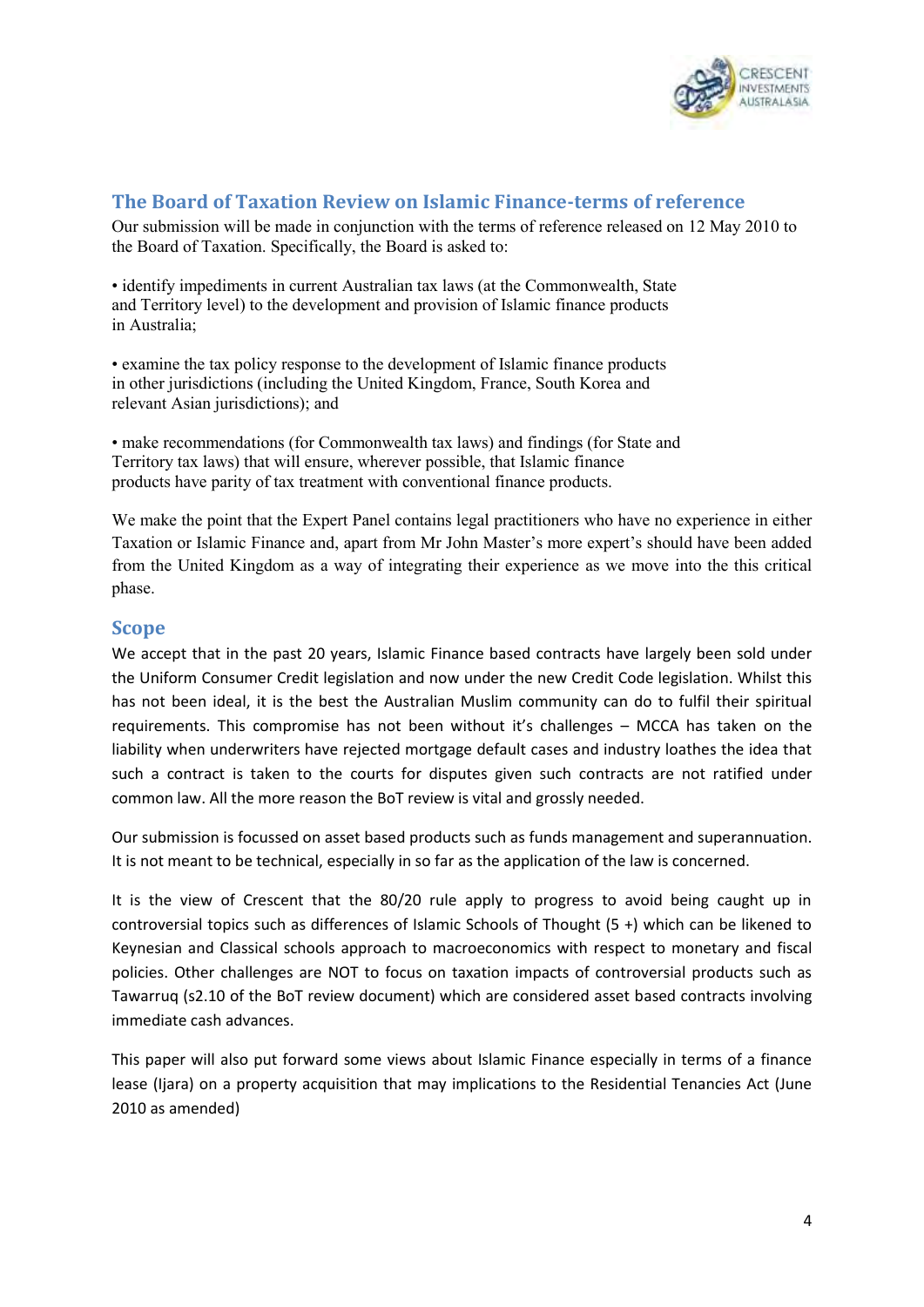

Crescent will also provide input into insurance products - Takaful which are not finance based products but can be related and integrated into the world of funds management where reserves of donations are adequate.

## <span id="page-4-0"></span>**Tainted Income in Asset Management**

#### <span id="page-4-1"></span>**Managed Funds**

Crescent Investments Australasia has produced Australia's first wholesale and retail Australian Equity Fund. In setting up the structure with our outsourcing provider Whites Outsourcing, it became clear that treatment of tainted income was a challenge.

A definition for "Tainted Income" is already covered as part of s433 of the ITA 1936. However the definition of the Tainted Income as applicable to Islamic Finance is as follows:

- 1. Income derived from impressible sources such as businesses involved in manufacturing and sales of Alcohol, Tobacco, Pork products, interest/usury banking or financial services based products to name but some.
- 2. Income received from bank accounts
- 3. Part of permissible dividends declared and payable which is considered to be impermissible.

The key underlying principle behind tainted income is that investors should not receive this income. This has implications to the manner in which fund assessable and taxable income is calculated and derived. Further when calculating the Net Tangible Asset value, since no benefit has been derived from the tainted income, it should be excluded from the NTA which is used to calculate updated unit prices in a trust structure.

Ideally all tainted income should be paid directly to a registered charitable organisation eg Kidney or McGrath Foundation. The value of which should not be reported nor advised to investors or unit holders.

This section needs to be reviewed in light of the recent legislative changes introduced to the MIT withholding tax & Capital Account Election regime. Crescent is impacted by this election since our products will be heavily markets to institutional and professional investors from overseas and in particular the Middle-East and the GCC.

Opportunity: the BoT review does not address the taxation treatment of tainted income in managed funds. It also has not examined tainted income in light of MIT proposed changes.

#### <span id="page-4-2"></span>**Superannuation**

The Superannuation Industry Supervision Act (SIS) makes clear distinction that once funds enter the 'super system' it can only leave the 'system' under strict conditions as supervised by Trustees of the Superfunds.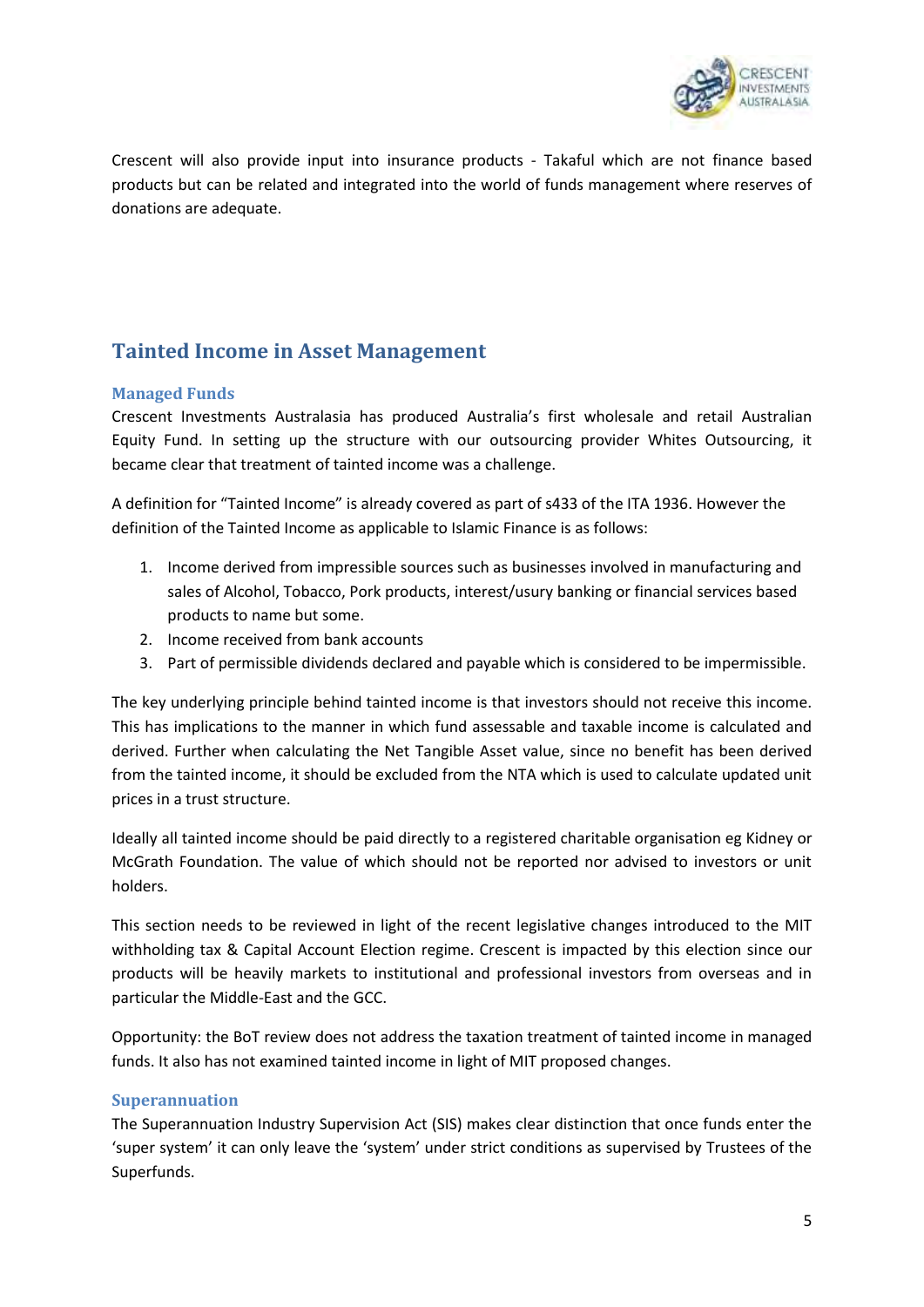

Today there are no "Shariah compliant" superannuation schemes recognised by community leaders. Products that exist are conventional superannuation products that have been rebadged as "Islamic" or "Shariah compliant" – generally these have been shunned by superannuants requiring such products. Crescent believes that up to \$6B is invested on behalf of Australian Muslims where about 50% is invested in non Shariah compliant products.

Like managed funds, the issue arises in tainted in a very similar way. With SIS disclosure, a member must be privy to the tainted income and once the member is advised, they are required to donate an amount equivalent to a charity. Today many Australian Muslims are setting up high cost SMSF to select asset classes that do not experience tainted income eg commercial property acquisitions.

Again the board of taxation needs to address the treatment of this tainted income at the fund level prior to any distribution being made to the member of the superfund.

Crescent and other fund managers are embarking on setting up Shariah compliant superannuation funds and appointed back office administrators and fund accountants will need to be advised about the taxation treatment of tainted income and how they are to be reported.

### <span id="page-5-0"></span>**Leases and Residential Tenancies Act**

Section 2.16 and 2.17 of the BoT review paper defined Ijara (Operating lease) and Ijarah Muntahiah Bi Tamlik (Finance lease) respectively.

So far, working within conventional means and legislation, these products have been produced under the Credit Code legislation. However these products carry with them great risks:

- 1. The contracts modified slightly to give the look and feel of a lease to own contract will not hold up in court and could cost the financer and financier significant time, effort and money to uphold the terms of the contract to the presiding judge
- 2. The contracts modified slightly have been offered to Australian Muslims at a cost greater than the offerings of non conventional banks and banks
- 3. The underwriting policies of funders willing to modify the contract are very stringent with the Islamic Finance customers and most often about 60% of applicants are rejected – this is because funders are adhering to their credit code policies and legislation and are attempting to minimise risk to their finance portfolio.
- 4. Ultimately the end reporting would show a debt-like instrument which does not completely satisfy the customer

Lease to Own is a concept that is widely accepted by the Shariah. However the term "lease" would not indicate that the provisions of a debt related instrument would be needed. Instead the term lease should trigger the terms and conditions of a landlord and tenant relationship.

Under IBF it is possible that the funder becomes the landlord who will accept certain obligations and the tenant is willing to pay future cash-flows in the hope of owning the property after an agreed period. Essentially the tenant pays a mark up rental to use the beneficial rights (s5.26) to the property that is technically owned by the funder. The Australian legislation, starting with the tax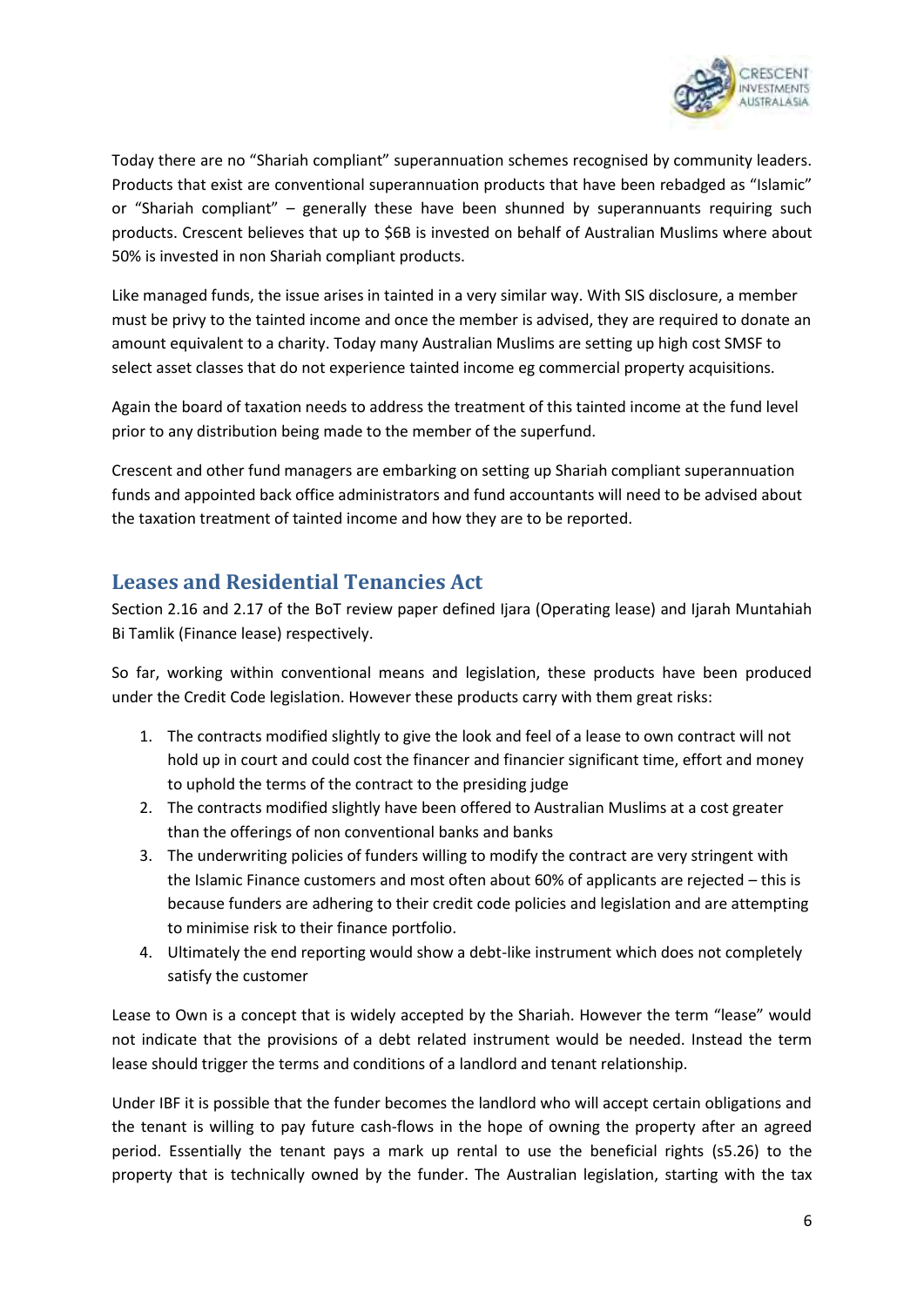

aspects needs to recognise a funding arrangement under an Ijara contract under the provisions of the Residential Tenancies Act and does not constitute a debt in the conventional terms. This means that the word "rent" would uphold all the definitions currently attributed to the word "interest" in a conventional sense.

#### <span id="page-6-0"></span>**Insurance based products – Takaful**

S2.19 of the BoT review defines this product. s2.19 makes reference to "profits" which is not entirely correct in our opinion as we do not feel a profit can be made when participants into takaful are making contributions. However we do agree in the concept of "risk sharing." In Crescent's terminology, Takaful is another term used to provide "protection" or "group risk sharing" against a calamity. The word "protection" is used rather than a "guarantee" which is often associated with conventional insurance based products.

Further to s4.115 of the BoT review, Takaful invites participants to donate on a monthly basis with a mutual desire to provide limited protection and assistance in the event of a calamity. At the end of the year, contributions not paid out for claims and fund expenses would be rebated back to the participants in their capacity as owners of the scheme. For example, a funeral fund is a good example of Takaful where the expenses of a funeral would be covered by the participants in the event of the death of a contributor. This type of product is permissible, whereas the conventional insurance product is where a cash payment is made upon a claim and excess premiums left in reserves are kept by the insurance company. A conclusion from this type of model is that it is based on a mutual (s4.118 makes reference to "principle of mutuality").

Crescent does not believe that the concept of "principle of mutuality" should give rise to the view that of carrying on an insurance business.

The community should be able to provide such a "principle of mutuality" for motor cars, boats, buildings, contents without fear of APRA defining them as "insurance products." Accordingly the tax treatment should reflect a mutual aid scheme rather than an insurance company where the premiums are considered assessable income. The contributions of a mutual aid or takaful scheme should not be defined and taxed as "premiums."

Takaful products could be Re-takaful (as in the case of Re-Insurers) which is particularly needed for the cases when a participant cause insurmountable damage such as colliding into an office tower where the costs are likely to run into the millions of dollars. Re-takaful companies can help minimise the risk of failure of Takaful products.

Finally Crescent expects to be able to invest such contributions in a Shariah compliant manner so that the rebate back to the members at the end of the calendar year could become higher. Crescent is in discussions with a Malaysian Takaful provider and we are addressing these issues from a taxation and legal structure point of view.